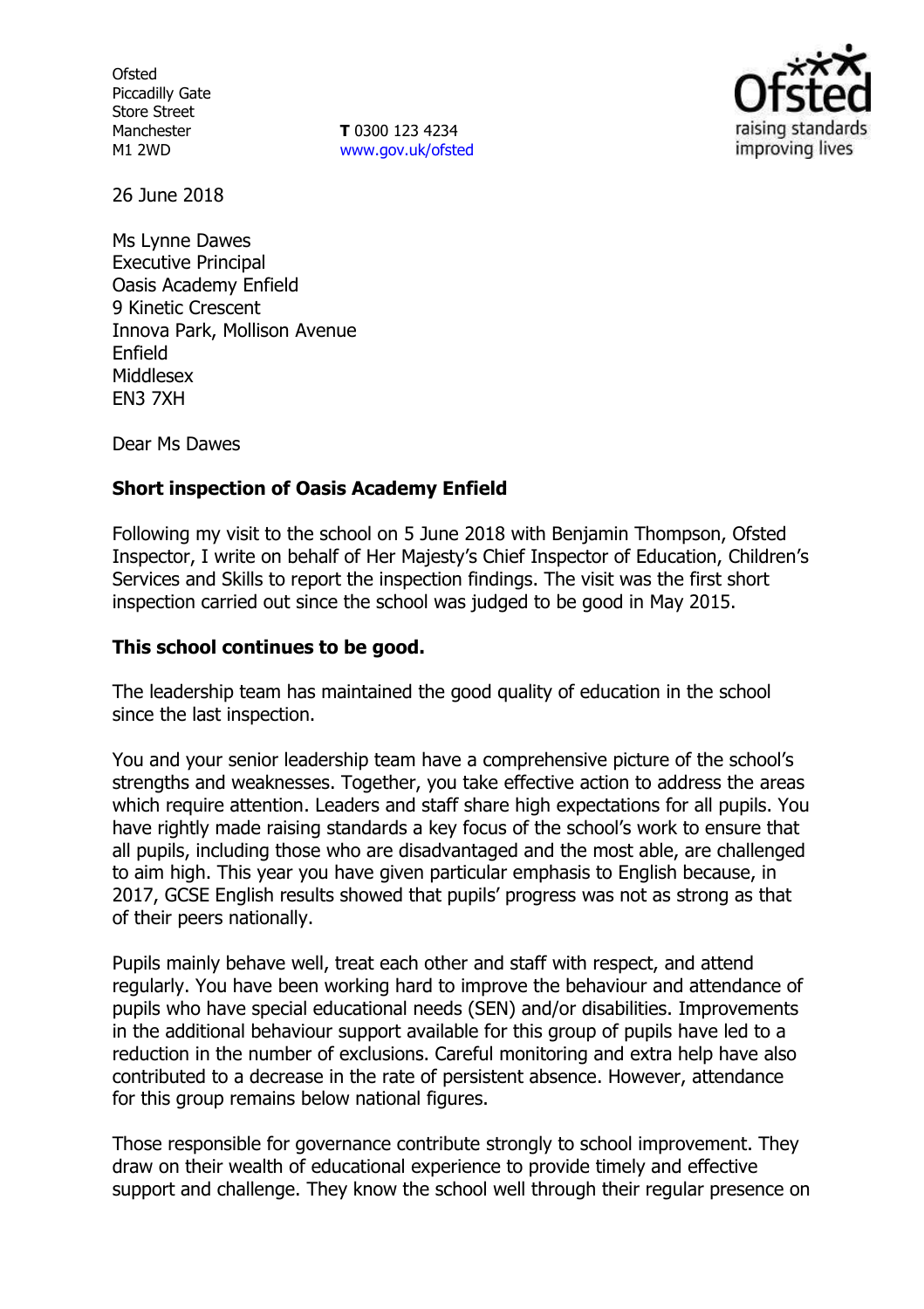

site and correctly identify areas for further development. They are able to secure the required expertise to effect rapid change through the multi-academy structure.

You have developed a capable team of middle leaders who play an effective role in driving further improvements. In part, this is because you provide middle leaders with personalised development programmes to improve their leadership skills. Senior and middle leaders meet regularly to check that pupils are learning as well as they should. This ensures that middle leaders are held to account for the impact of their work on raising standards and improving the quality of teaching.

Parents and carers express great confidence in the school's work. The majority of parents who responded to Ofsted's online survey, Parent View, said that their children were safe and happy in school and were making good progress. Their views are represented by one parent who said: 'I feel my son has made excellent progress at this school; teachers clearly put in a lot of hard work and dedication.'

# **Safeguarding is effective.**

Leaders and governors have ensured that all safeguarding arrangements are fit for purpose. They undertake regular checks to ensure that procedures are continually strengthened, including those related to the appointment of new staff. Records are detailed and of a high quality.

Leaders are fully aware of the safeguarding risks that are prevalent in the local area. They are proactive in ensuring that staff and pupils are aware of these issues and know what to do if concerns arise. For example, child protection training covers issues such as gang-related violence. The school responds swiftly when concerns arise and draws on advice from external agencies to ensure that vulnerable pupils receive extra help when they need it.

The school has clear systems in place to ensure the safety of pupils, especially the most vulnerable, when they are not on site. Pupils said that they feel safe in school and that everyone gets along well together. They demonstrated respect for each other and their environment.

# **Inspection findings**

- At the start of the inspection, we agreed to focus on the progress and attainment of disadvantaged pupils. GCSE information from previous years indicated that these pupils did not make as much progress as other pupils nationally.
- Leaders' use of additional funding to support disadvantaged pupils, who typically account for over half of the school's population, is well planned and underpinned by an analysis of pupils' needs. This means that the additional support that pupils receive is targeted at helping them overcome particular barriers to learning. For example, leaders recognised that many pupils had insufficient opportunities to practise their literacy skills and develop their vocabulary outside of school. As a result, leaders put in place a range of additional help to support pupils' language development. This work has been successful. Internal assessment information for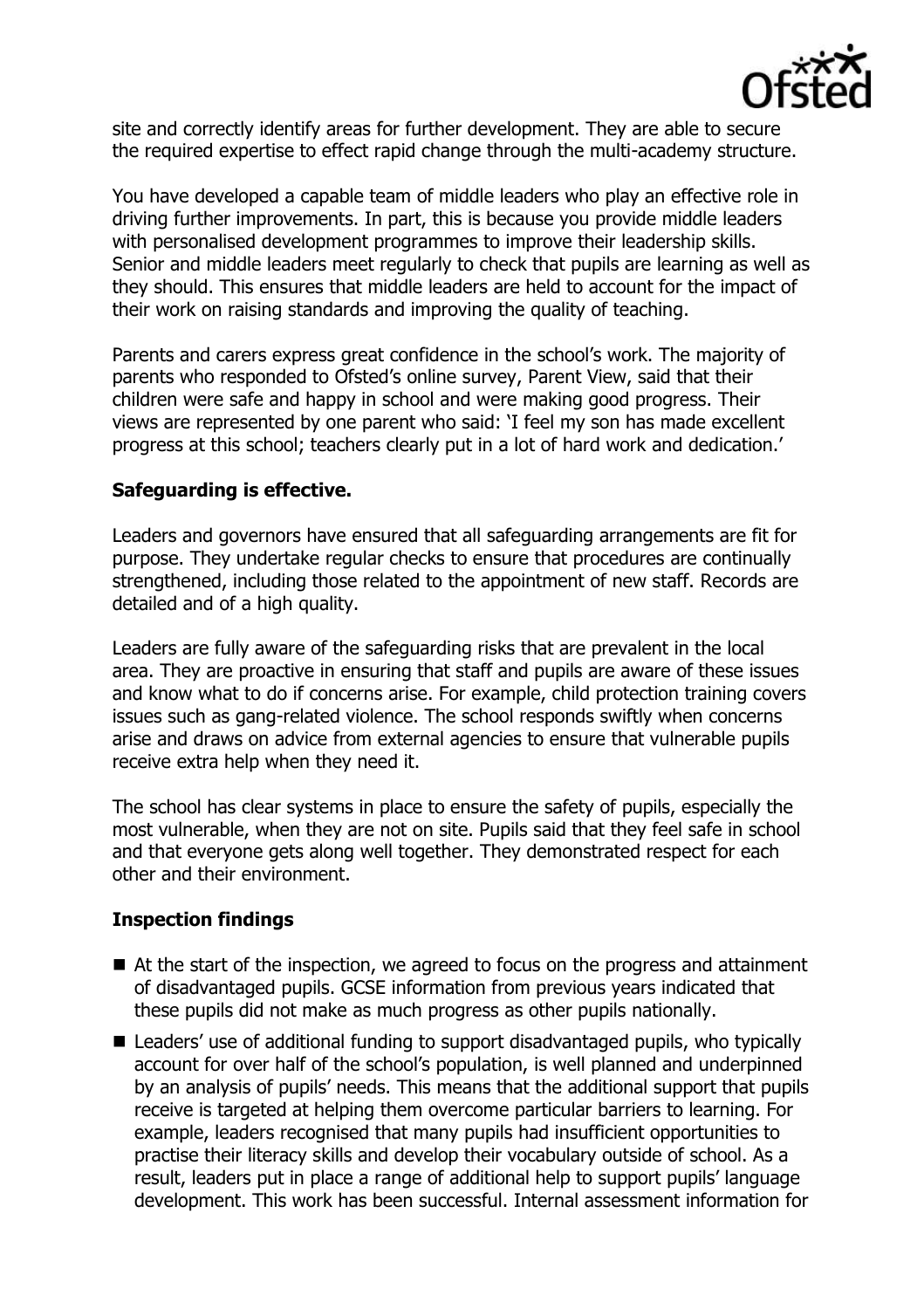

Year 11 disadvantaged pupils suggests a marked improvement in the proportion who are on track to attain both standard and strong passes in English when compared with last year's cohort. However, leaders recognise that these improvements are not as evident in mathematics, where disadvantaged pupils are not attaining to the best of their abilities.

- The second focus for the inspection was pupils' and students' progress and attainment in English and science in key stage 4 and the sixth form. GCSE and Alevel results in 2017 showed that progress and attainment in these two subjects were below national averages.
- Leaders have responded quickly to secure the necessary improvements. Leaders and teachers have focused on the development of pupils' writing skills in English. Assessment arrangements have been improved so that any underachievement can be identified and acted upon quickly. External support from within the multiacademy trust has helped to ensure that assessments are accurate. School information indicates that outcomes for the current Year 11 in English have improved considerably compared with previous cohorts. Leaders are now planning to transfer some of the strategies which have proved successful in English to science.
- In the sixth form, leaders have ensured that teaching typically stretches students' knowledge and understanding. In English, action following each assessment is prompt and targeted, ensuring that students address their weaknesses as they arise. Redrafting is a key element of this process. In science, students work with teachers to identify areas that need further attention. This enables them to deepen and strengthen their understanding. As a result, students are making strong progress and standards are rising in English and science.
- The third area of focus was the progress and attainment of the most able pupils, particularly in English, mathematics and science. Leaders recognise that these pupils are capable of more and have made this a priority in their plans for improvement.
- You have sought to improve teachers' use of probing and targeted questions to help pupils to think deeply about what they are learning. Through effective questioning, teachers are able to assess pupils' understanding. This informs their planning and helps them meet pupils' needs. These approaches have been successfully applied in English, but leaders recognise that they need to be applied more consistently across the school. Current assessment information for mostable Year 11 students in English shows much stronger progress and attainment, and this can also be seen lower down the school. Year 9 and 10 students are on track to achieve similar outcomes.
- $\blacksquare$  In science, a new course has been introduced for the most able students in key stage 4. This is intended to provide greater challenge and a stronger platform for sixth-form studies. Internal assessment information suggests that most able pupils are now making stronger progress in science, although in mathematics their attainment is not as strong as it should be given their starting points. Leaders have identified a need to carry out further work to ensure that outcomes for the most able match those achieved in English.